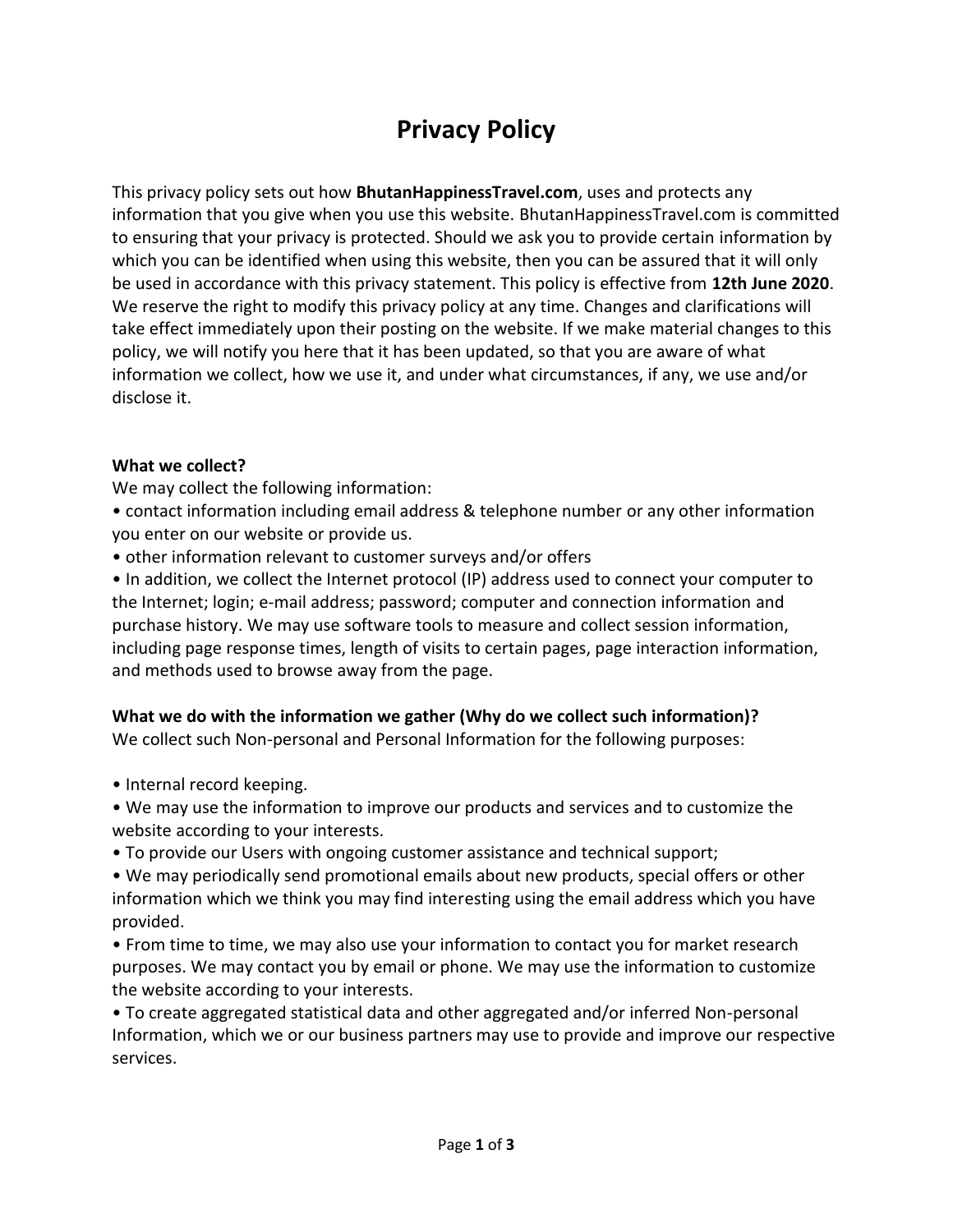### **How do we store, use, share and disclose our site visitors' information?**

Our company is hosted on the Wix.com platform. Wix.com provides us with the online platform that allows us to sell our products and services to you. Your data may be stored through Wix.com's data storage, databases and the general Wix.com applications. They store your data on secure servers behind a firewall.

## **Security**

We are committed to ensuring that your information is secure. In order to prevent unauthorized access or disclosure, we have put in place suitable physical, electronic and managerial procedures to safeguard and secure the information we collect online. We will not sell, distribute or lease your personal information to third parties unless we have your permission or are required by law to do so. We may use your personal information to send you promotional information about third parties which we think you may find interesting if you tell us that you wish this to happen. You may request details of personal information which we hold about you.

## **Cookies Policy**

A cookie is a small file which asks permission to be placed on your computer's hard drive. Once you agree, the file is added and the cookie helps analyze web traffic or lets you know when you visit a particular site. Cookies allow web applications to respond to you as an individual. The web application can tailor its operations to your needs, likes and dislikes by gathering and remembering information about your preferences.

We use traffic log cookies to identify which pages are being used. This helps us analyze data about web page traffic and improve our website in order to tailor it to customer needs. We only use this information for statistical analysis purposes.

Overall, cookies help us provide you with a better website, by enabling us to monitor which pages you find useful and which you do not. A cookie in no way gives us access to your computer or any information about you, other than the data you choose to share with us. You can choose to accept or decline cookies. We don't provide you the options to choose. However, though most web browsers automatically accept cookies, you can usually modify your browser setting to decline cookies if you prefer This may prevent you from taking full advantage of the website. (Please [refer this](https://www.howtogeek.com/241006/how-to-block-third-party-cookies-in-every-web-browser/) link to know more about cookies and how to disable them on your browser).

## **Links to other websites**

Our website may contain links to other websites or pages of interest. However, once you have used these links to leave our site, you should note that we do not have any control over that other website. Therefore, we cannot be responsible for the protection and privacy of any information which you provide whilst visiting such sites and such sites are not governed by this privacy statement. You should exercise caution and look at the privacy statement applicable to the website in question.